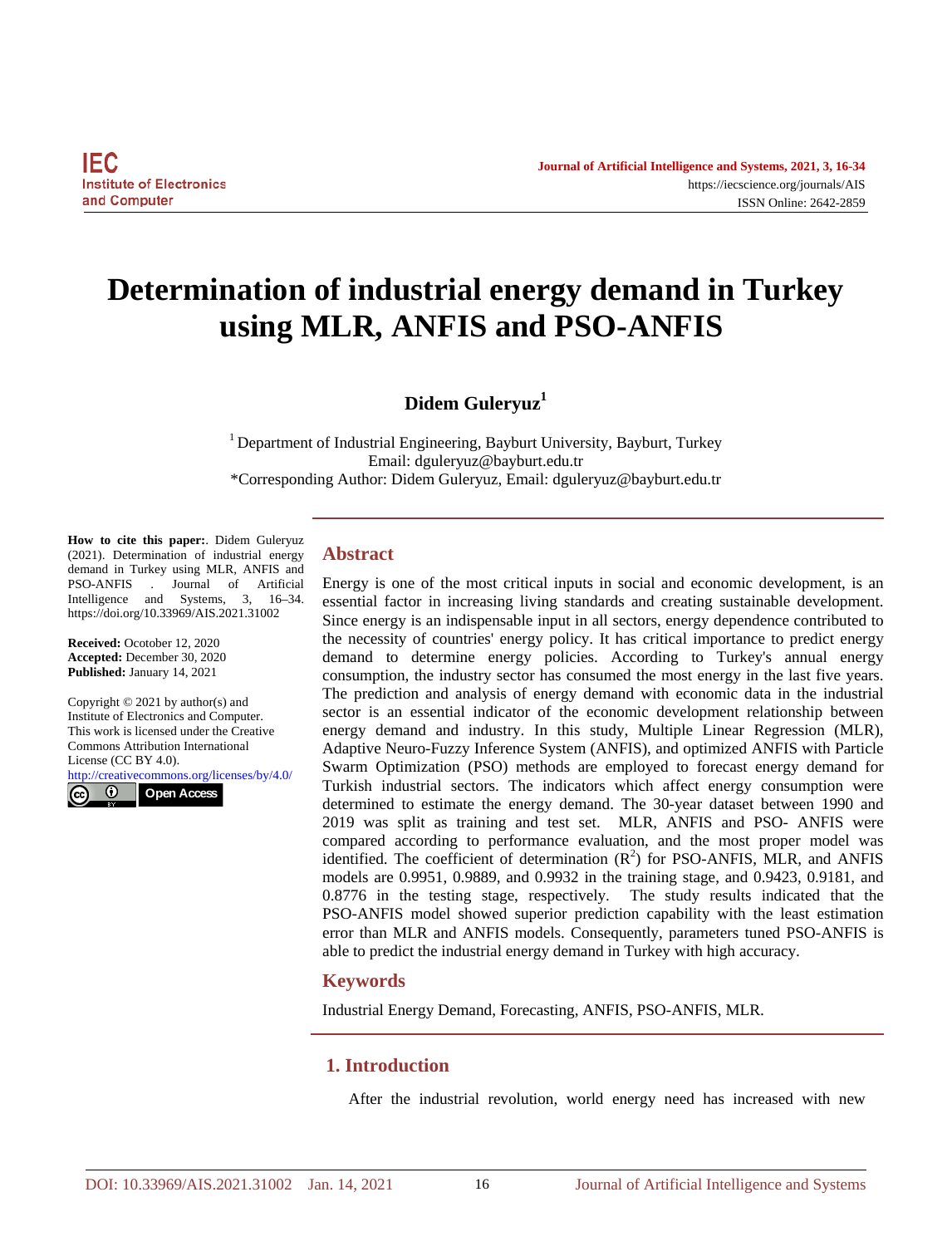inventions and applying them to production processes. As previously ignored in an economy's production function, energy consumption is now considered crucial in the production process. The rapid increase in the population after the industrial revolution and the struggle to increase the countries' economic welfare also pioneered establishing systems that will ensure long-term energy consumption. With the established systems', economies have increased their competitive power in international markets thanks to the uninterrupted energy cost.

In this process, while the factors that restrict human movements (epidemics, natural disasters, wars, etc.) cause contractions in production and trade, examining the price and consumption of energy inputs will allow correct interpretations to understand and follow this contraction.

In the era of the industrial revolution, on the one hand, the continuous need for energy and the systems which meet these needs provided the development of international trade and the welfare of the countries; on the other hand, the emissions resulting from these energy sources constituted the bill of this system. As a result of these emissions, the world has warmed up rapidly, and the warming has turned into a state called global warming, damaging the climates and ecosystem. Countries have agreed on common international goals to reduce the global temperature rise in the context of global warming [1]. To achieve this goal, it has become necessary to peruse the effects of policies promoting energy-saving and efficiency on national GDP and economic growth.

Therefore, the variable affecting demand for analyzing the energy consumption in Turkey must determine multi-dimensional. Even though many of its energy needs have to be imported from abroad, Turkey has undertaken a significant bridge and exit point to move oil and gas from Central Asia to world markets. However, Turkey constitutes a burden to the economy's growth in the country's industrial energy consumption, energy consumption due to exports of these products formed to contribute to Turkey's economy positively.

While innovative breakthroughs in the industry caused by research and development activities can increase the country's exports, it may decrease the required energy consumption. This multi-dimensional review constitutes an energy economics literature. In energy consumption by sector in Turkey, it has been shown to occur with a large share of the industrial sector. Therefore, this study focused on energy needs in the industrial sector. Fig. 1 shows the sectoral energy consumption between 1990 and 2018 in Turkey.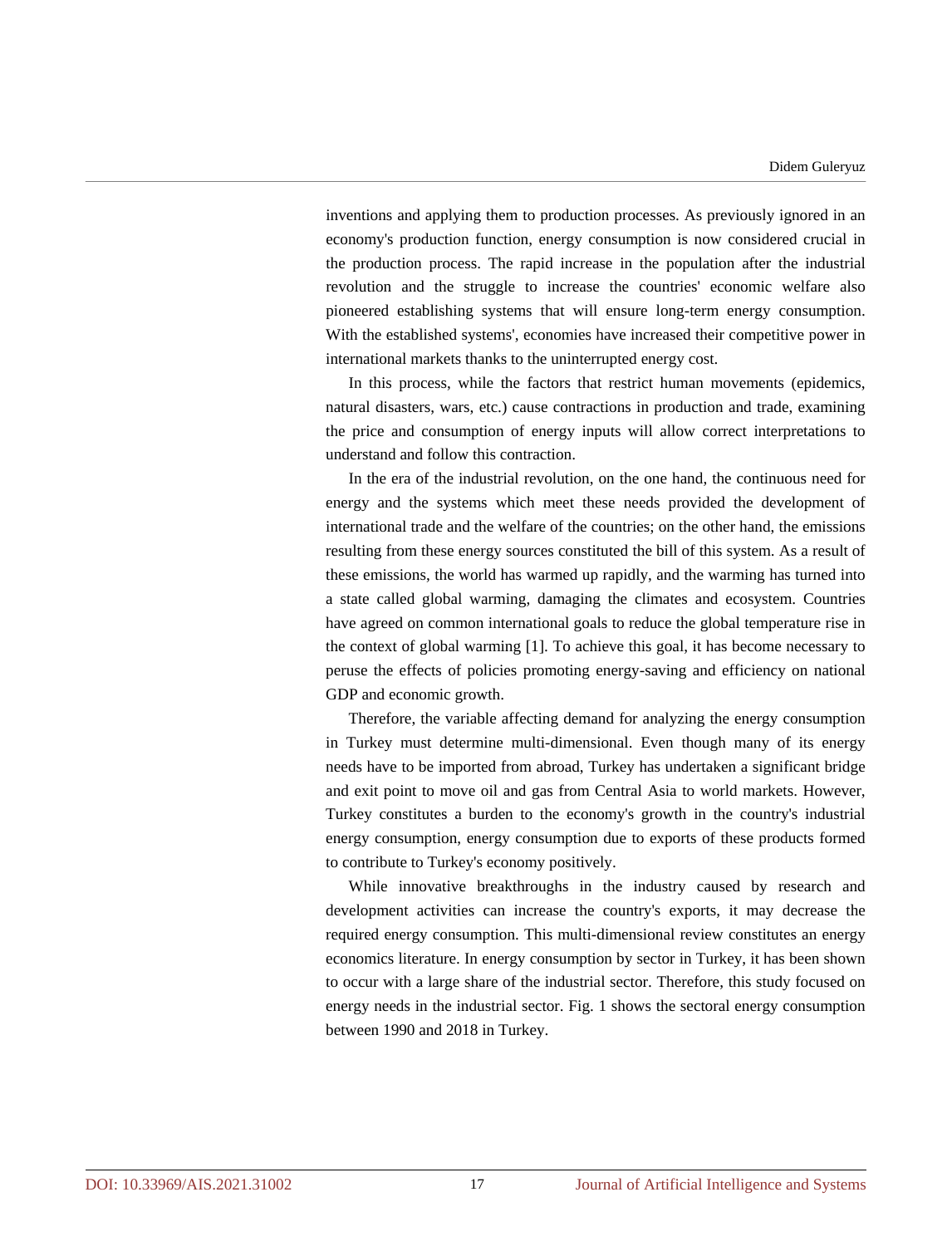

**Figure 1.** Total final energy consumption by sector, Turkey 1990-2018 [2].

With this study, the links between industrial energy demand and other indicators are analyzed using ANFIS, MLR, and PSO-ANFIS approaches, then a novel estimation model is developed with optimized parameters. In previous studies, these relationships are generally examined by econometric analysis.

There is extensive literature on predicting energy demand in industrial sectors. When the literature on energy demand forecasting is examined, mostly classical regression methods are used, and forecasting studies have been made in the light of indicators affecting energy use in the industrial sector. Today, new estimation methods are developed using fuzzy systems and machine learning methods that estimate energy demand.

In previous studies, various approaches have been used to model industrial energy demand. These methods are the ARIMA method, Artificial Intelligence Based Prediction Models, Machine Learning (ML) based methods, Econometric models, and simulation models [3–6].

Some of the studies conducted to investigate the energy demand using different methods are shown in Table 1.

| <b>Reference</b>     | Year | <b>Application</b>        | <b>Methods</b>            |  |
|----------------------|------|---------------------------|---------------------------|--|
|                      | 2016 | Energy                    | ARIMA <sup>a</sup> -ANFIS |  |
| Barak and Sadegh [4] |      | Consumption               | hybrid algorithm          |  |
|                      | 2011 | <b>Electric Energy</b>    | ANFIS and ARIMA           |  |
| Yayar et al. [8]     |      | Consumption               |                           |  |
| Akay and Atak [9]    | 2007 | <b>Electricity Demand</b> | <b>Grey Prediction</b>    |  |
| Demirci [10]         | 2020 | <b>Natural Gas</b>        | <b>ANFIS</b>              |  |
|                      |      | Demand                    |                           |  |
| Yang et al. [11]     | 2016 | <b>Electricity Demand</b> | <b>ANFIS</b>              |  |
|                      |      |                           |                           |  |

**Table 1.** Studies related to Energy Estimation.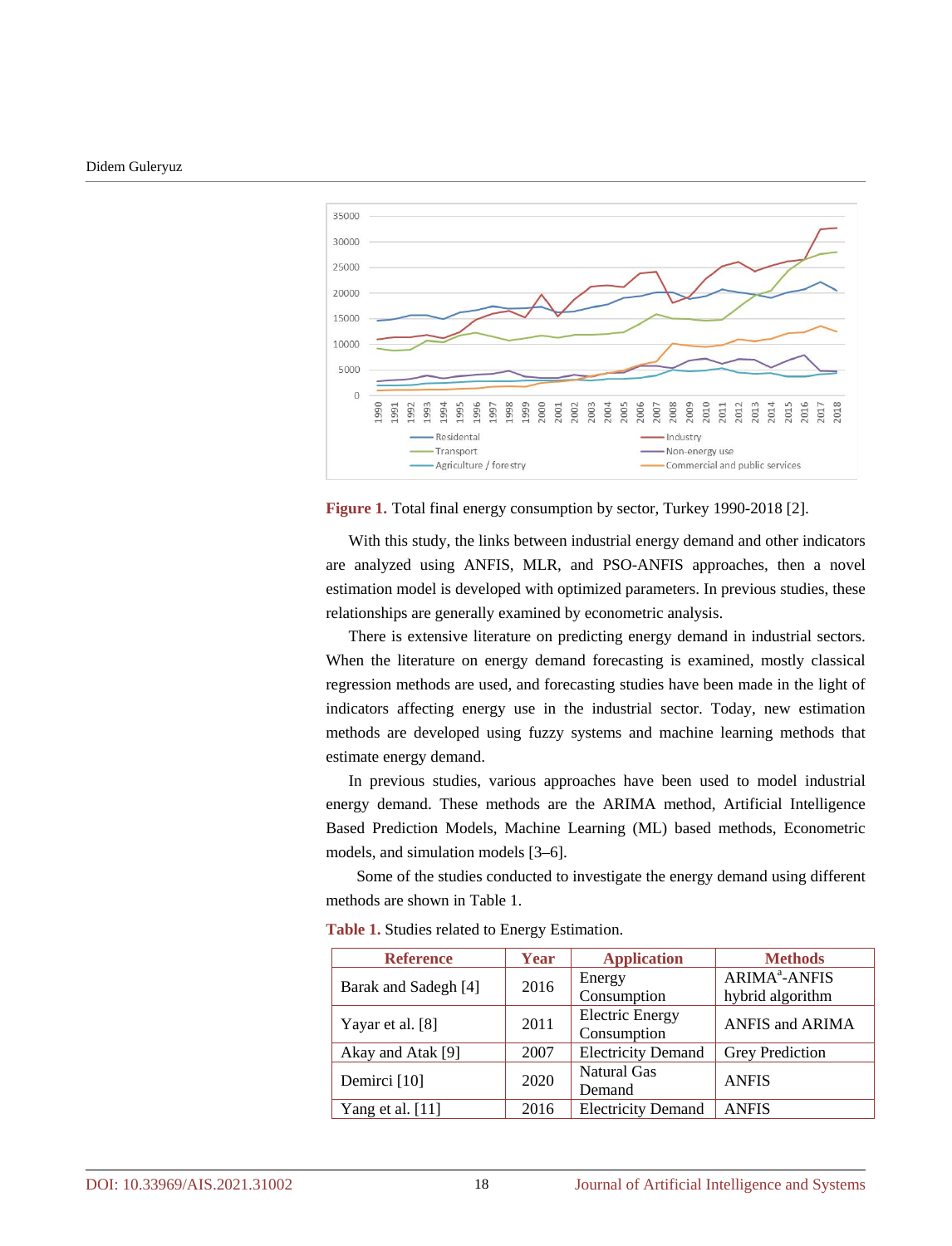Didem Guleryuz

| Ahmad et al. [12]     | 2014 | <b>Energy Demand</b>     | $ANN-SVMb$                  |  |
|-----------------------|------|--------------------------|-----------------------------|--|
| Vinagre et al. [13]   | 2017 | <b>Electrical Energy</b> | <b>SVM</b>                  |  |
|                       |      | Consumption              |                             |  |
|                       |      | Electricity              | PSO-ANFIS,                  |  |
| Kasule and Ayan [14]  | 2020 | Consumption              | <b>GA-ANFIS</b>             |  |
| Bayramoglu et al. [3] | 2017 | <b>Energy Demand</b>     | <b>ANFIS</b>                |  |
|                       |      | <b>Electrical Energy</b> | Gene Expression             |  |
| Aghay et al. [15]     | 2017 | Consumption              | Programming                 |  |
|                       |      | Renewable Energy         | <b>Gaussian Process</b>     |  |
| Huang et al. [16]     | 2019 | Consumption              | Regression                  |  |
|                       | 2019 | <b>Natural Gas</b>       |                             |  |
| Beyca et al. [17]     |      | Consumption              | MLR, ANN <sup>c</sup> , SVR |  |
|                       | 2016 | Energy                   |                             |  |
| Liu et al. $[18]$     |      | Consumption              | Grey Prediction             |  |
| Alcaraz and           | 2017 | <b>Natural Gas</b>       | Econometric                 |  |
| Villalvazo [19]       |      | Shortages                | Analysis                    |  |
|                       | 2016 | <b>Natural Gas</b>       | <b>Logistic Modelling</b>   |  |
| Sahaikh and Ji [20]   |      | Demand                   | Analysis                    |  |
|                       |      | Energy                   |                             |  |
| Naji et al. [21]      | 2016 | Consumption in           | ANFIS, SVM                  |  |
|                       |      | buildings                |                             |  |
|                       | 2020 | <b>Electricity Load</b>  | $SVM$ , $KNNd$ , $RFe$      |  |
| Jawad et al. [5]      |      | Forecasting              |                             |  |

a. Autoregressive Integrated Moving Average, b. Support Vector Machines

c. Artificial Neural Network, d. K-Nearest Neighbors, e. Random Forest

Yayar et al. [8] predicted the demand of the electrical energy in Tokat via ANFIS and ARIMA methods. Various prediction experiments have been conducted using the model in which electrical energy consumption is the dependent variable. For the first half of 2011, the electricity demand was predicted using ANFIS and ARIMA approaches. The developed models were evaluated by considering the performance criteria to show these techniques' prediction accuracy. The study results showed that ANFIS had better results than ARIMA in estimating electricity consumption for the data set [8].

Bayramoglu et al. [3] used ANFIS to estimate primary energy demand between 2016-2030 in Turkey. Various indicators are used, such as growth rate, population, and energy prices as an independent variable. The results show that, Turkey's energy demand has increased as in other OECD countries [3].

Kasule and Ayan [14] developed an ANFIS model to predict Uganda's electricity consumption. The parameter optimization of the ANFIS method has been done by the PSO algorithm and genetic algorithm (GA). As a result of the study, GA-ANFIS showed the best prediction performance compared to PSO-ANFIS and MLR [14].

Yang et al. [11] developed a novel forecasting model. Future data were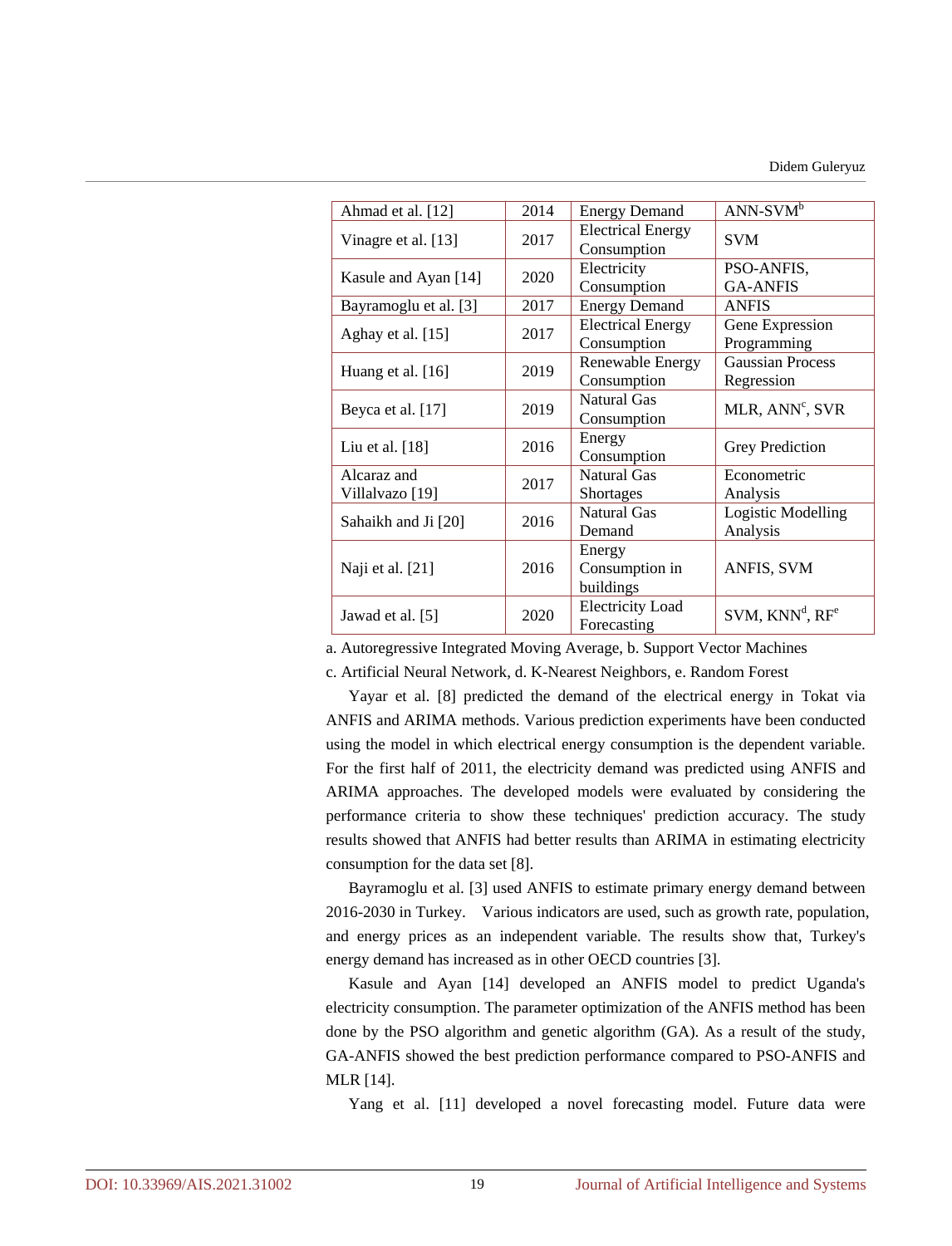predicted using half an hour of electrical power data. Thanks to the improved model, seasonal inconveniences are eliminated. It was observed that the hybrid methods' results were preferable than the results obtained by using other methods individually [11].

Azadeh et al. [22] proposed an ANFIS for natural gas demand prediction, which is vital to decision-making processes in the energy sector. Before the ANFIS method was applied, the data were normalized to ensure standardization between the data. As a result of the study, it has been observed that the ANFIS method has better prediction results than traditional ANN and time series methods for the natural gas demand data of Iran [22].

Beyca et al. [17] forecasted Istanbul's natural gas consumption and used three machine learning methods: ANN, MLR, and Support Vector Regression (SVR). According to the developed model outputs, the polynomial cubic kernel function integrated SVR provided better results from the ANN technique for Istanbul's natural gas consumption [17].

Hamzacebi [23] proposed an ANN to forecast net electricity energy demand in Turkey by sectors until 2020. ANN can predict the output by using more than one input variable and model nonlinear relationships in the data structure. Therefore, the ANN model was used. As a result of the study, the highest net electricity consumption in transportation sector, housing sector, industrial sector and agricultural sector respectively [23].

In addition, some studies that have been performed ANFIS in the literature with optimization methods are listed below.

Moayedi et al. [24] have been optimized by the ANFIS with GA and PSO methods to calculate the friction capacity ratio  $(\alpha)$  on shafts. The data set was gained from the production line for training phase. As a result of the study, it was seen that GA - ANFIS model has higher reliability to calculate the friction capacity ratio on shafts [24].

Basser et al. [25] aimed to identify the most appropriate protective spur dike parameters to reduce abrasion depth around the main spur sets. A new hybrid approach has been developed in the prediction phase that combines the ANFIS and PSO (ANFIS-PSO) to estimate the optimum parameters. As stated in the paper, the recommended hybrid method was more effective than ANFIS individually [25].

Shamshirband et al. [26] suggested an integrated model for accurate estimation of mercury released from fossil fuel power plants to assess environmental pollution and reduce health hazards. The mercury in the power plant boilers was estimated employing the PSO-ANFIS. The input variables of the model are coal properties and boiler parameters. The training data set was obtained from eighty-two points in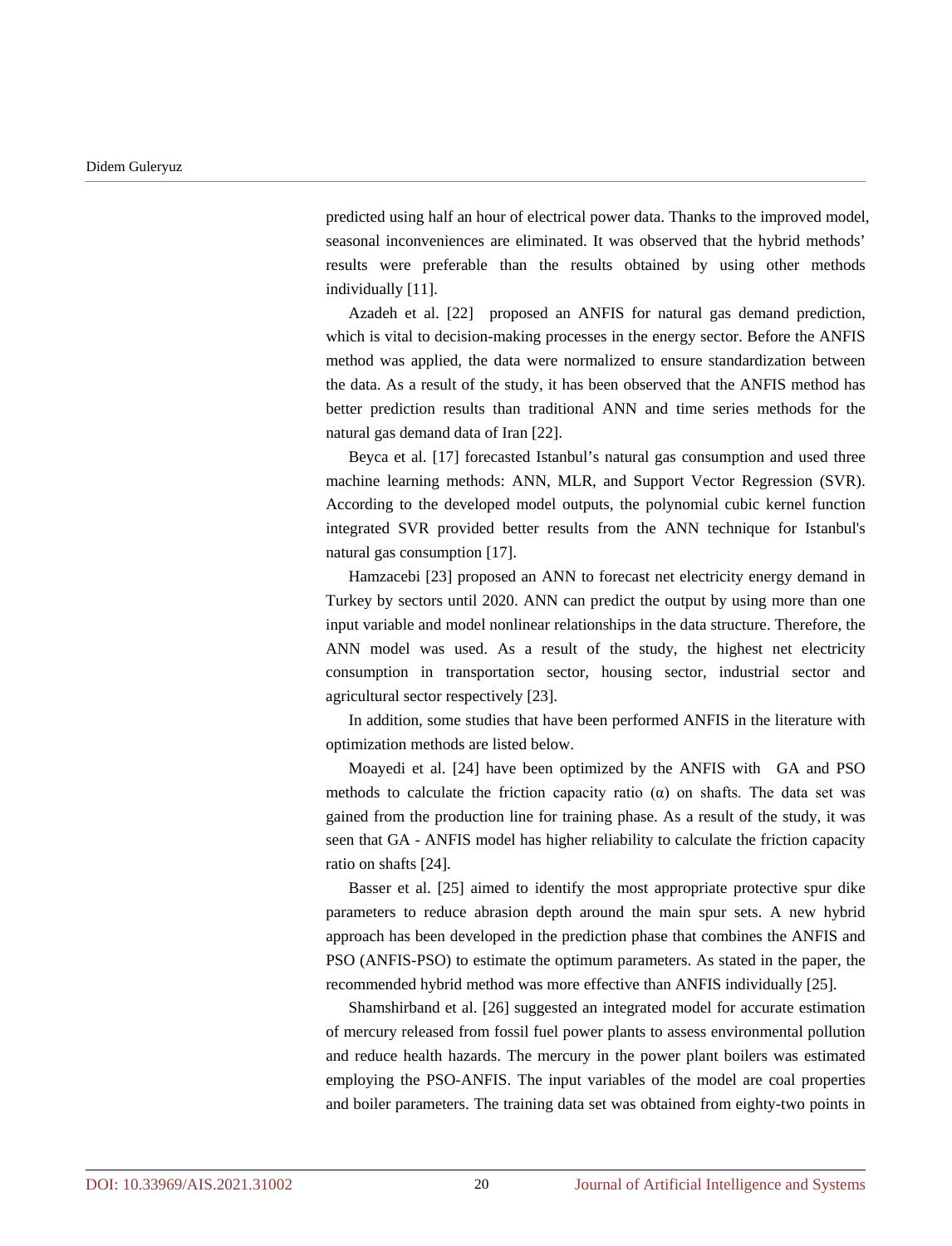the factory. As a result of the study, it was seen that the optimized ANFIS method has better estimate results [26].

Numerous studies have presented that both ANFIS and PSO-ANFIS are precious methods for predicting engineering applications [24,25,27,28]. However, PSO optimized ANFIS model was not used in the forecasting of the energy economy. This study's difference from other studies is that the ANFIS parameters are optimized with the PSO algorithm; therefore, parameter optimization provides more appropriate predictive models. In this study, five indicators affecting the industrial energy demand were determined. Previous studies conducted to determine the industrial energy demand, gross domestic product per capita, and production capacity were independent variables, and energy demand was dependent variables [19,29,30]. Five different indicators that affect energy demand, different from other studies, were used as inputs. These indicators are gross domestic product per capita (constant 2010 billion US \$), manufactures exports (% of merchandise exports), merchandise exports (Current US\$),  $CO<sub>2</sub>$  emissions from manufacturing (Mt  $CO<sub>2</sub>$ ), research and development expenditure (% of GDP). In particular, the addition of research and development expenditure and  $CO<sub>2</sub>$  emissions from manufacturing in input parameters will allow it to be seen in the efficiency between sustainability and energy demand. Also, using the hybrid PSO-ANFIS approach to determine the industrial energy demand will contribute to the literature.

The following parts of the paper are the description of the data collection process, theoretical backgrounds of MLR ANFIS and PSO-ANFIS methods, applications of the developed models, determining parameters of PSO, results and discussion for the case study.

## **2. Material and Method**

#### **2.1. Data Collection Process**

In this study, energy demand in the industrial sector (ED) in Turkey between 1990–2019 is predicted using gross domestic product per capita (GDP), manufactures exports (ME), merchandise exports (MCE), CO2 emissions from manufacturing (CO2) and research and development expenditure (RDE) data. All data were obtained from various data sources between 1990 and 2019. Table 2 shows the definition and source of the variables.

ED was stated as the output variable while GDP, ME, MCE, CO2, and RDE variables were defined as inputs supposed to significantly impact ED. Table 3 shows the statistical information of the variables.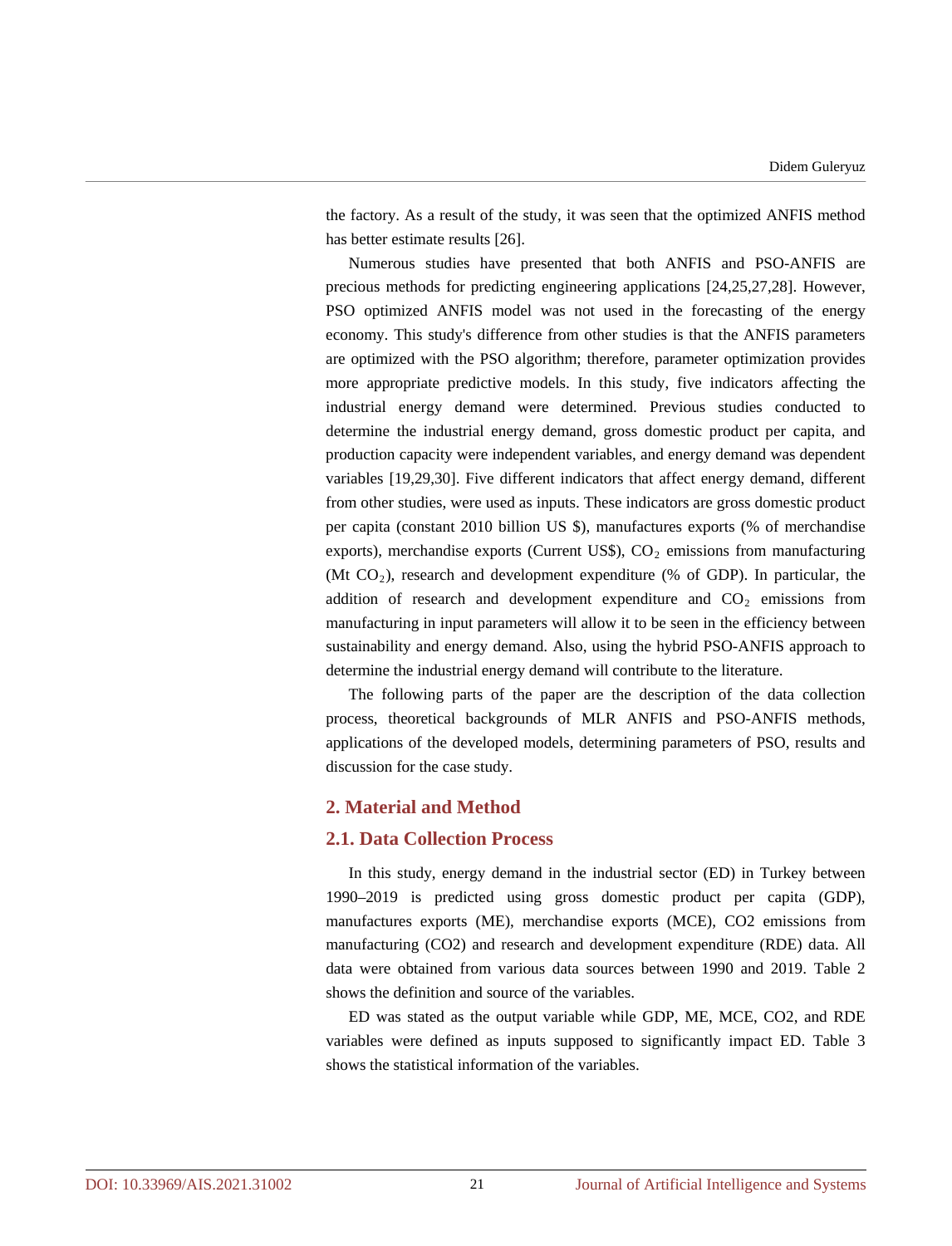| <b>Variable</b>                                    | <b>Abbreviation</b> | Unit                             | <b>Source</b>                         |
|----------------------------------------------------|---------------------|----------------------------------|---------------------------------------|
| Energy demand<br>in the industrial<br>sector       | ED                  | Tonne of Oil<br>Equivalent (Toe) | Turkish<br>Ministry of<br>Energy [31] |
| Gross domestic<br>product per<br>capita            | GDP                 | Constant 2010<br>billion US\$    | WorldBank [32]                        |
| <b>Manufactures</b><br>exports                     | ME                  | (% of merchandise)<br>exports)   | WorldBank [32]                        |
| Merchandise<br>exports                             | <b>MCE</b>          | Current US\$                     | WorldBank [32]                        |
| CO <sub>2</sub> emissions<br>from<br>manufacturing | CO <sub>2</sub>     | Mt CO <sub>2</sub>               | International<br>Energy<br>Agency[2]  |
| Research and<br>development<br>expenditure         | <b>RDE</b>          | % of GDP                         | WorldBank [32]                        |

**Table 3.** The Descriptive statistics of Data Set

|                 | <b>ED</b> | <b>GDP</b> | <b>ME</b> | <b>MCE</b>      | CO <sub>2</sub> | <b>RDE</b> |
|-----------------|-----------|------------|-----------|-----------------|-----------------|------------|
| <b>Mean</b>     | 24534,90  | 9991,31    | 78,14     | 81911133333,33  | 49,20           | 0,63       |
| <b>Std</b>      | 7123,36   | 2710,70    | 4,62      | 61246919341,38  | 12,32           | 0,26       |
| <b>Min</b>      | 13641,00  | 6709,09    | 65,77     | 12959000000,00  | 30,00           | 0,28       |
| <b>Mak</b>      | 38745,00  | 15068,98   | 84,55     | 180871000000,00 | 77,00           | 1,25       |
| <b>Kurtosis</b> | $-0,82$   | $-0,98$    | 0.80      | $-1,60$         | $-0.41$         | $-0,32$    |
| <b>Skew</b>     | 0,14      | 0,61       | $-1,09$   | 0,31            | 0.40            | 0,65       |

The annual change of the data of input and output variables is given in Fig. 2 graphically. When the last thirty years of energy consumption by sector in Turkey is examined, it is seen that energy consumption has increasing trend in the industrial sector. For the indicators determined regarding energy consumption, it is clear that the variables are in an upward trend.



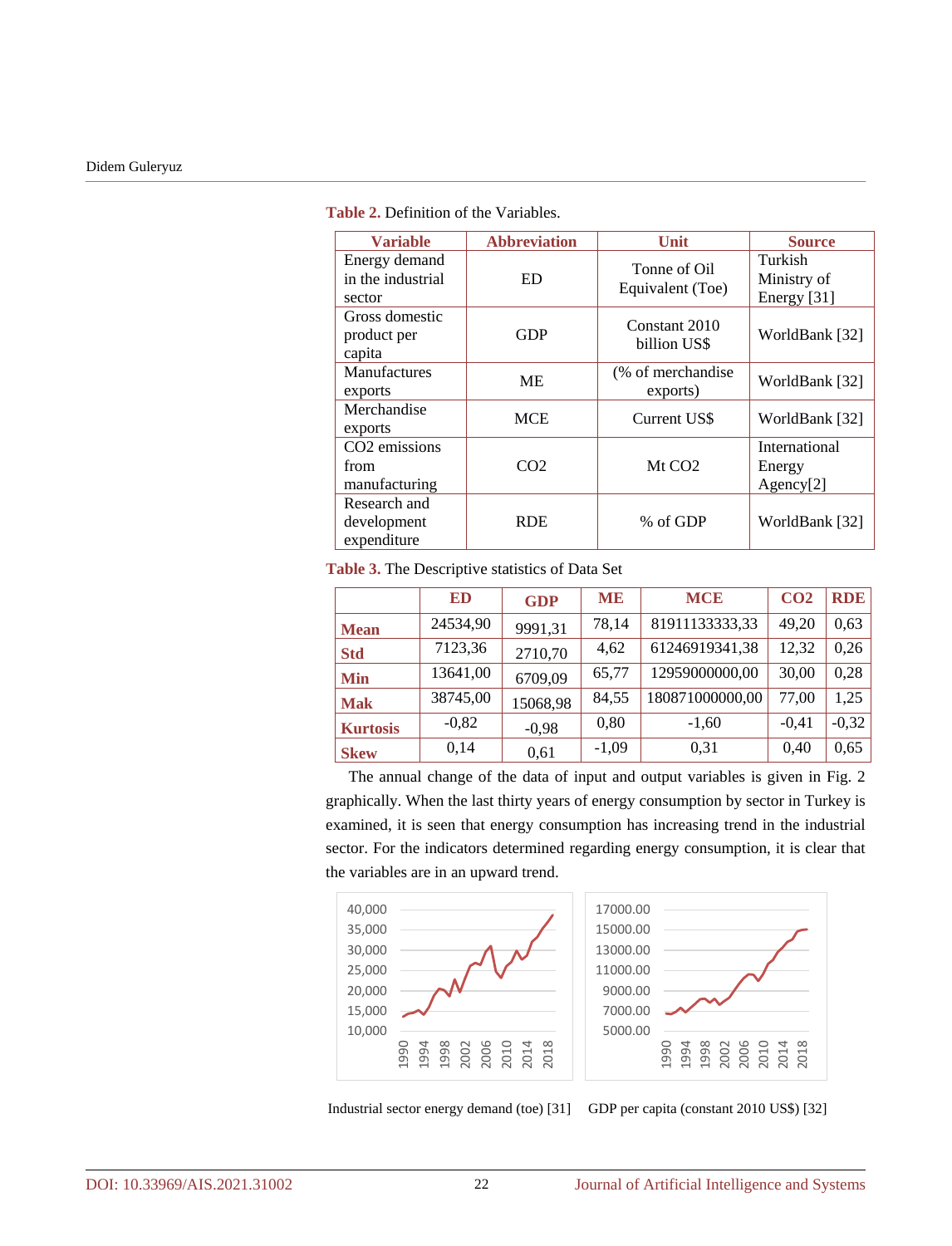

 Manufactures exports (% of merchandise exports) [32]

Merchandise exports (current US\$) [32]



CO2 emissions from manufacturing [2] Research and development expenditure (% of

GDP) [32]

#### **Figure 2.** Trends of inputs and output for the Period 1990-2019

Since the analysis data's measurement units are different, bringing the data to the same scale will yield more meaningful results. Normalization will analyze the values of two different properties (variables) in the data set most accurately. It is more appropriate to normalize variables in the range of 0.05-0.95 to make more suggestive comparisons in big data applications [33].

$$
x_i' = \frac{x_i - x_{min}}{x_{max} - x_{min}} \times 0.9 + 0.05
$$
 (1)

where  $x_{min}$  stands for the minimum value of x and  $x_{max}$  is the maximum value of x,  $x'_i$  stands for the i<sup>th</sup> normalized value, and  $x_i$  denotes the ith real value. The normalization process made the graphics more understandable in Fig. 2. The current 30-year data is split into two parts, with 21 data points (70 %) training set and 9 data points (30%) test set.

#### **2.2. Adaptive Neuro-Fuzzy Inference System (ANFIS)**

The ANFIS model aims to solve nonlinear problems by bringing together the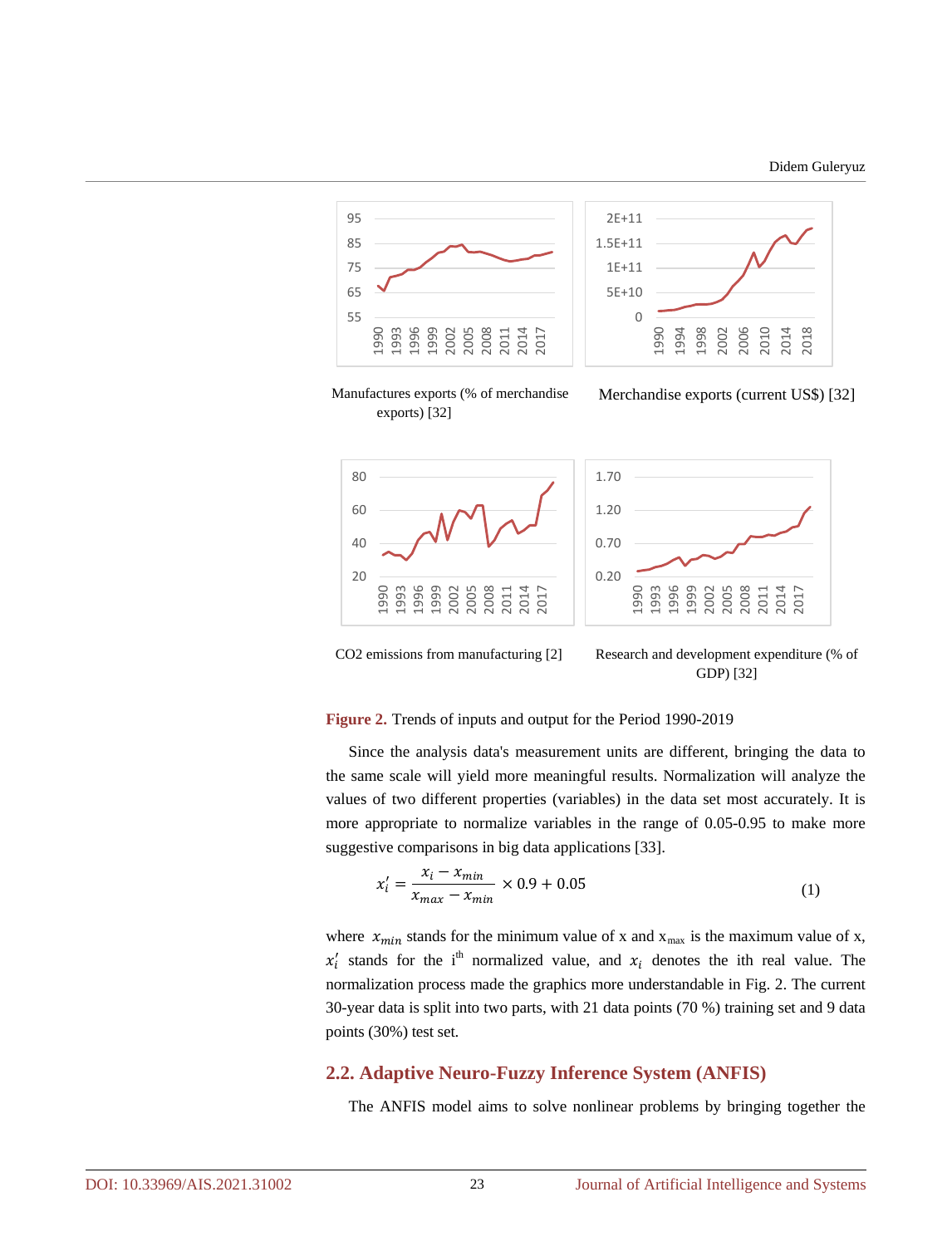Fuzzy Inference System (FIS) and Artificial neural networks (ANN). ANFIS was introduced by Jang in 1993 and is called Jang's model ANFIS.

When there is sufficient data for training, correctly defined input and output variables, an appropriate number of layers, and tools to calculate the developed model, artificial neural networks can easily apply and powerful prediction methods. Also, since artificial neural networks can establish relationships according to the data set, they can quickly solve nonlinear problems. Like artificial neural networks, the fuzzy logic system converts a nonlinear input vector to scalar outputs, but it can use numeric values and verbal expressions [27].

With ANFIS, which uses two methods in a hybrid way, artificial neural networks' learning and computing power are added to fuzzy logic inference systems. In contrast, artificial neural networks gain the ability of fuzzy logic inference systems to make decisions like humans and provide expert knowledge. ANFIS operates Sugeno type models. Mamdani type is a modified version of modeling, and the operations to be applied to input variables are the same, but there is a difference in output variables. In Sugeno type modeling, output variables have membership functions as a function of inputs, which must be linear or constant [10].

In order to understand the architecture of the ANFIS method easily, the structure is given according to two input parameters and one output parameter. A fuzzy rule-based on Takagi – Sugeno can be constructed like in Eq. 2 and Eq. 3[10].

| If $x_1$ is $A_1$ and $x_2$ is $B_1$ then $f_1 = a_1 x_1 + b_1 x_2 + r_1$ | (2) |  |  |
|---------------------------------------------------------------------------|-----|--|--|
|---------------------------------------------------------------------------|-----|--|--|

If  $x_1$  is  $A_2$  and  $x_2$  is  $B_2$  then  $f_1 = a_2 x_1 + b_2 x_2 + r_2$  (3)

 $A_1$ ,  $A_2$  are nonlinear parameters and  $B_1$ ,  $B_2$  are membership functions for  $x_1$  and  $x_2$ .  $a_1$ ,  $a_2$ ,  $b_1$ ,  $b_2$ ,  $r_1$ ,  $r_2$  are output parameters. ANFIS architecture has five layers consisting of different functions. These layers are known as the fuzzy layer, product, normalized, defuzzification layer, and output layer [27]. Fig. 3 shows the basic ANFIS structure.



**Figure 3.** ANFIS structure [34].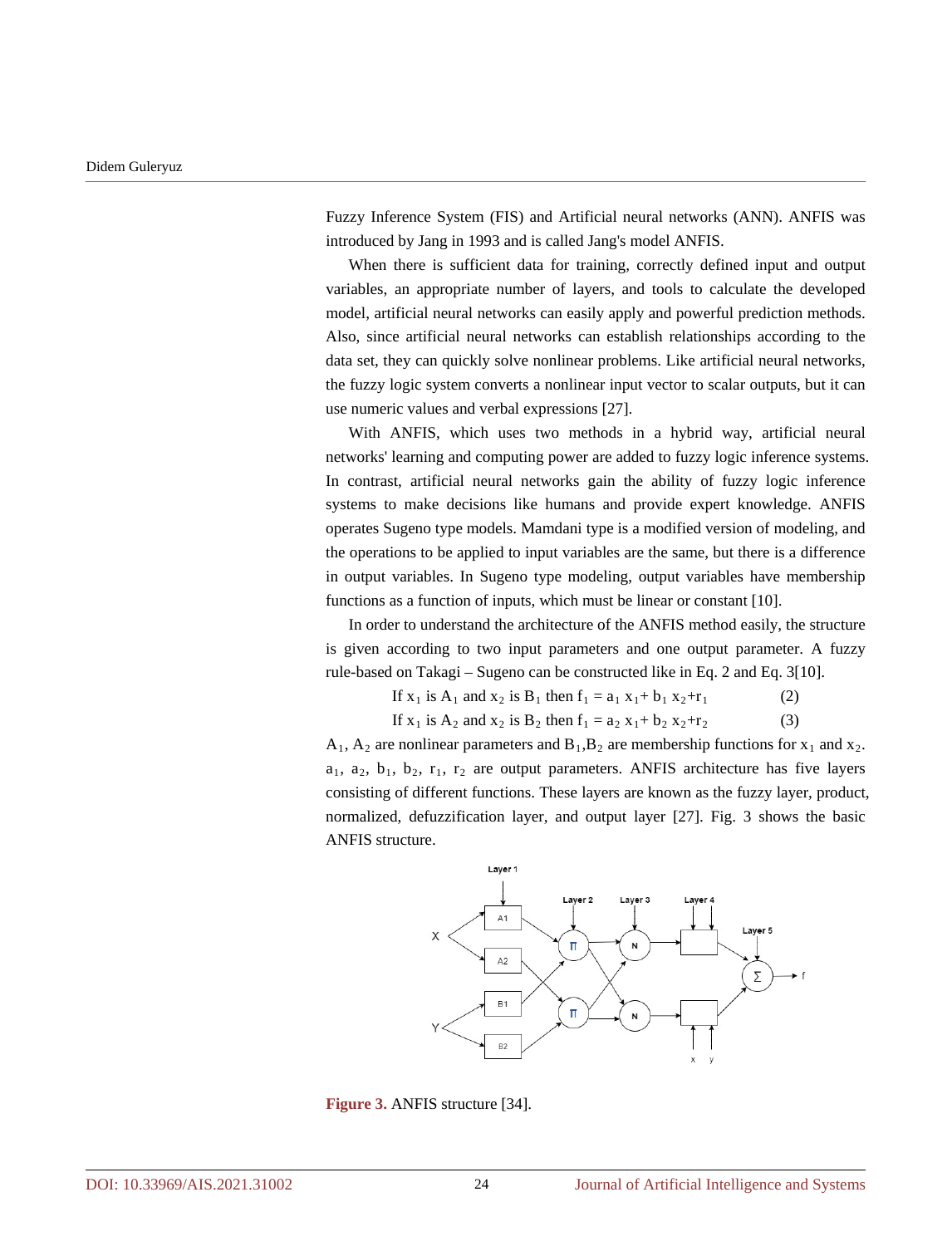Each node in layer 1 determines the membership degree of linguistic tags. The membership relationship that includes the input and output functions of layer-1 can be shown:

$$
F_i^1 = \mu A_i(x); \qquad i = 1, 2, 3 \dots \tag{4}
$$

$$
F_i^1 = \mu B_i(y); \qquad i = 1, 2, 3 \dots \tag{5}
$$

Where  $F_i^1$ ,  $F_i^2$  represent the output functions and  $\mu A_i(x)$ ,  $\mu B_i(y)$  are membership functions. Each node in this layer is a fixed node that calculates the 'firing strength' ( $wi$ ) output is the input signal product which calculated to as:

$$
F_i^2 = w_i = \mu A_i(x) x \mu B_i(y) \qquad i = 1,2,3 \dots \tag{6}
$$

 $F_i^2$  shows the output of layer-2. Normalization is employed on the layer-3.

$$
F_i^3 = w = \frac{w_i}{w_1 + w_2} \qquad i = 1, 2, 3 \dots \tag{7}
$$

The layer-4 with all nodes is the defuzzification layer. This layer prepares the output values according to the inference of the rules.

$$
F_i^4 = \overline{w}_i f_i = w_i (a_i x_1 + b_1 x_2 + r_1) \qquad i = 1, 2, 3 \dots
$$
 (8)

In the layer-5, the sum of outputs of each rule is calculated, and the output can be calculated as follows:

$$
F_i^5 = \sum_i \overline{w}_i f_i = \frac{\sum_i w_i f_i}{\sum_i w_i}
$$
\n(9)

ANFIS structure has parameters that can be optimized in the layer-1 and the layer-4. The layer-1 contains nonlinear parameters, and the fourth layer contains linear parameters. Both parameters can be changed during the training phase, allowing the model to give better results. Therefore, PSO method was used for parameter optimization in this study.

#### **2.3. Particle Swarm Optimization (PSO)**

PSO is a heuristic approach proposed as an evolutionary computation method developed to optimize decision-making in continuous and discrete functions. Kennedy and Eberhart first used it in 1995, inspired by animals' physical and social movements as birds and fishes. PSO is a search method in which every possible solution is presented as a particle (swarm) in a population. Particles seek the solution by changing their location in a multi-dimensional search space until optimal state is reached, or computational constraints are exceeded [35].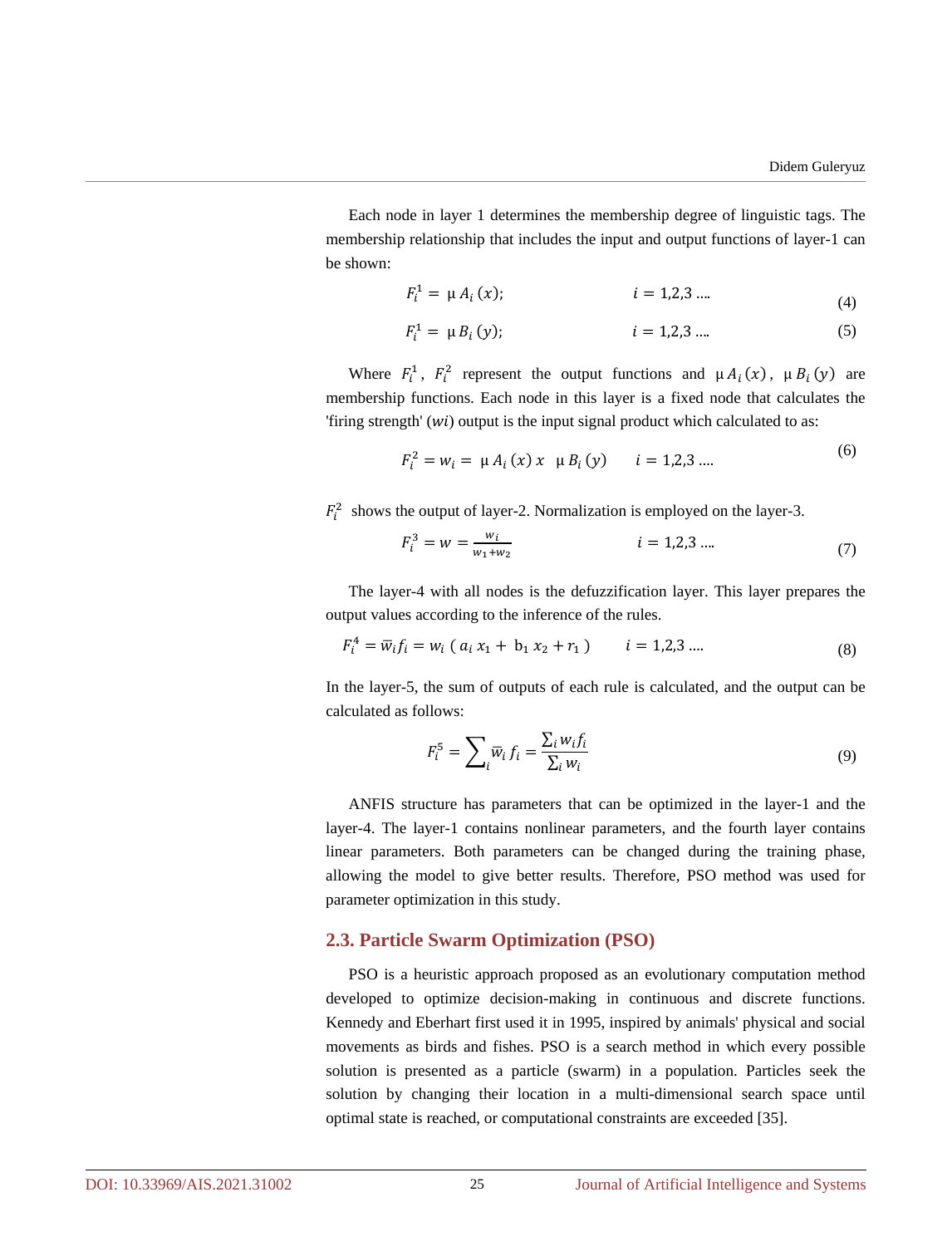While each individual is looking for the PSO solution (particle), a swarm is known as the particles' population. The fitness function is used to know the closeness of an individual to the solution. X is a position (direction) of the particle, and v represents particle flight speed. Each x position in the swarm is scored depending on the problem-solving approach [35].

The primary purpose of this function is to measure how close you are to the real solution. While a particle is looking for the solution, its best state at that moment is called "pbest", while the particle closest to the solution throughout the entire swarm is called "gbest". Subsequently, all particles displaced in the solution space are subjected to renewed rules at each iteration for new positions until the newly identified location is reached [25].

The stochastic and deterministic replacement rules showing the regeneration of a particle velocity and position are given in equations. The velocity and the new position vector are obtained by Eq. 10 and Eq. 11, to determine the particle's later position using the information about the particle's positions up to that point.

$$
v_{id}^{k+1} = w v_{id}^{k+1} + c_1 r_1 (p_{id} - x_{id}^k) + c_2 r_2 (p_{gd} - x_{id}^k)
$$
(10)

$$
x_{id}^{k+1} = x_{id}^{k+1} + v_{id}^{k+1} \qquad \qquad i=1,2,3...,n \qquad d=1,2,3,...,m \qquad (11)
$$

In Eq. 10 and Eq. 11, w represents the inertia constant used to balance the algorithm's local and global search capabilities, and the global search for large values of w and local search for small values.  $c_1$  and  $c_2$  are acceleration coefficients representing learning behaviors.  $r_1$  and  $r_2$  are numbers between 0 and 1, k represents the number of iterations,  $n$  is the population size,  $m$  is the number of decision variables,  $p_{id}$  is the best position,  $x_{id}$  is k position,  $v_{id}^{k+1}$  is velocity values and  $p_{gd}$  refers to the best position [25].

#### **2.4. Multiple Linear Regression (MLR)**

MLP is a method to show the relationship between variables. The interaction between variables can be modeled as linear. The general formula of MLR is given in Eq. 12.

$$
Y = a + b_1 X_1 + b_2 X_2 + \dots + b_{k-1} X_{k-1} + e
$$
\n(12)

Where Y is a dependent variable, Y is equal to a when X is zero, known as intercept. b is the change in Y caused by a unit change in X known as slope, and e is the residual. A mathematical relation is established between input and output values of a linear system, and it can be determined which parameters have the most binding effect by MLR analysis [36].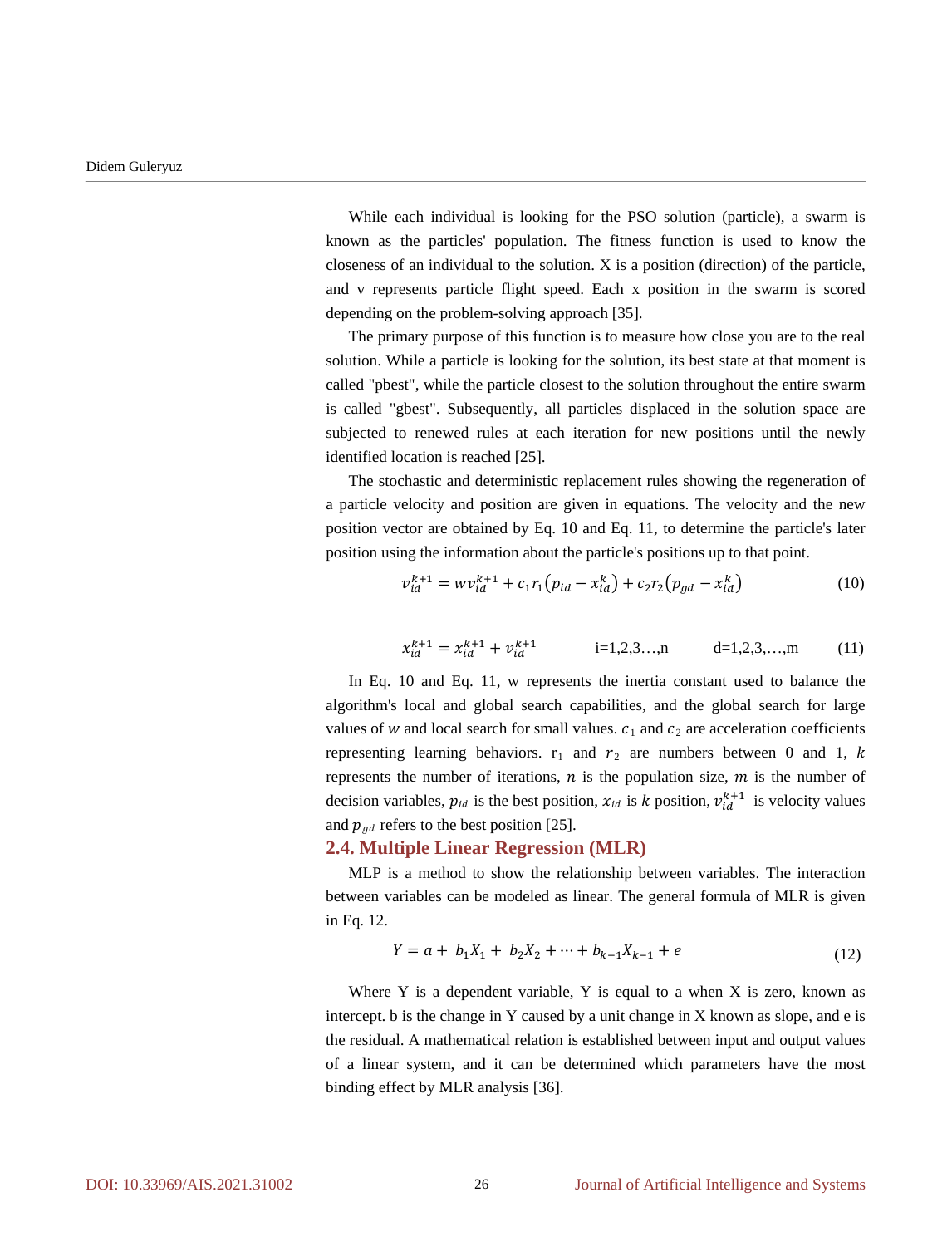## **2.5. Performance evaluation criteria**

The model's accuracy can be tested using some of the performance evaluation criteria found in the literature. Mean Square Error (MSE), Root Mean Square Error (RMSE), the coefficient of determination (R2) values were used to compare the results of the two methods and make meaningful interpretations. The performance criteria equations are given in Eq. 13 to Eq. 15, respectively [37].

$$
MSE = \frac{1}{n} \sum_{t=1}^{n} \left( ED_i^{observed} - ED_i^{predicted} \right)^2 \tag{13}
$$

$$
RMSE = \sqrt{\frac{1}{n} \sum_{t=1}^{n} (ED_i^{observed} - ED_i^{predicted})^2}
$$
 (14)

$$
R^{2} = \left(\frac{\sum_{i=1}^{n} (ED_{i}^{observed} - \overline{ED_{i}^{observed}}) (ED_{i}^{predicted} - \overline{ED_{i}^{predicted}})}{\sqrt{\sum_{i=1}^{n} (ED_{i}^{observed} - \overline{ED_{i}^{observed}})}^{2} (ED_{i}^{predicted} - \overline{ED_{i}^{predicted}})^{2}}\right)^{2}
$$
(15)

Where n is the number of observed values,  $ED_i^{observed}$  is the actual value of energy demand at the time i and  $ED_i^{preducted}$  is the predicted value of industrial energy demand at time i.

#### **3. Results and Discussion**

#### **3.1. Results of MLR, ANFIS, PSO-ANFIS**

MLR model is established to investigate the relation between five inputs and energy demand in industry as the dependent variable. The training data set was used the MLR model to predict ED  $(Y)$  using GDP  $(X1)$ , ME  $(X2)$ , MCE  $(X3)$ , CO2 (X4), and RDE (X5) variables. The coefficients of the regression model were calculated using STATA 15.1. The following regression equation in Eq. 16 was used to predict ED.

$$
ED = -0.0381 + 0.4122x_1 - 0.1594x_2 - 0.1593x_3 - 0.4229x_4 - 0.0901x_5 \tag{16}
$$

ANFIS model to forecast industrial sector energy demand is developed, relying on the Sugeno fuzzy inference system. It has five inputs: GDP, ME, MCE, CO2, RDE, and the one output variable is ED. The model was implemented using MATLAB 2020a. Fig. 4 indicates the developed ANFIS model architecture.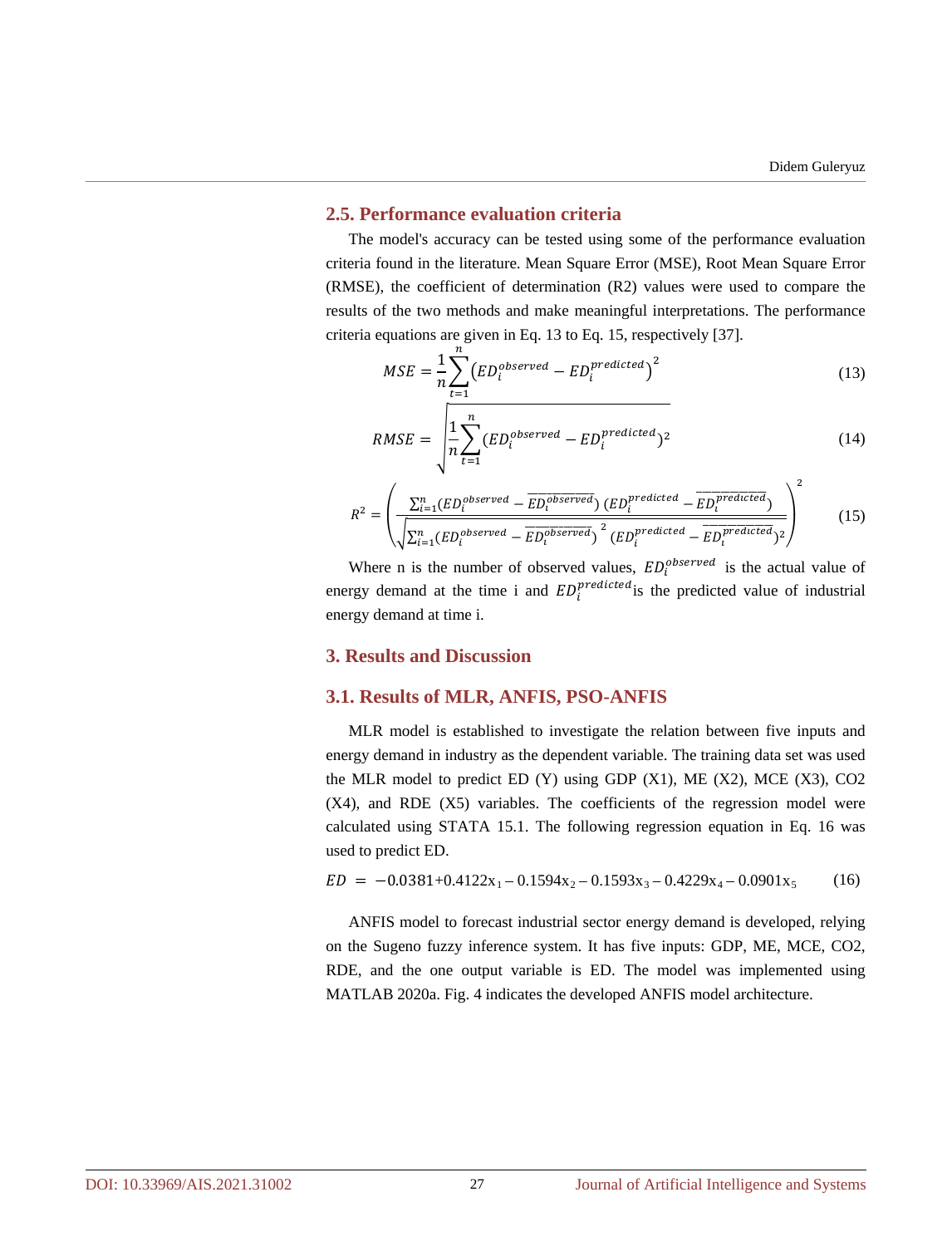

**Figure 4.** ANFIS model for energy demand forecasting.

In order to get sufficient predictability using ANFIS, the model should have an appropriate number of clusters. The model created in this study makes fuzzy clustering using the Fuzzy c-means method. The results of this method have affected the amount of data. To state the membership functions and the number of rules, the function created based on the fuzzy c-means method known as "genfis3" in MATLAB 2020a is used in the rule extraction stage.

For the PSO-ANFIS model, ANFIS parameters have been optimized to increase the predictability by using PSO. The Gaussian function has two parameters to optimize instead of other membership functions, as suggested by many researchers. PSO optimization in ANFIS model ensures closer relationships between output and inputs. PSO parameters such as population size, the maximum number of iterations, initial inertia weight, inertia weight damping ratio, and learning coefficients should be selected appropriately to develop PSO-ANFIS [25]. The PSO-ANFIS model was performed using MATLAB 2020a software.

## **3.2. Forecasting accuracy evaluation**

The network structure has a remarkable impression on the computational intricacy of the model and the efficiency of the predictions. In addition, the performance prediction of the ANFIS model is positively related to optimizable parameters. In this paper, the energy demand is an output variable, and five indicators affecting this demand are input variables in all developed models. Relationships between input and output are established via training data. The test data set is then used to check the accuracy of the structure. The available data on industrial sector energy demand is divided into two parts: 70% (21 data points) training and 30% (9 data points) testing parts. RMSE, MSE, and R2 values are calculated as performance evaluation criteria. The comparison of the models for performance criteria is seen in Table 4.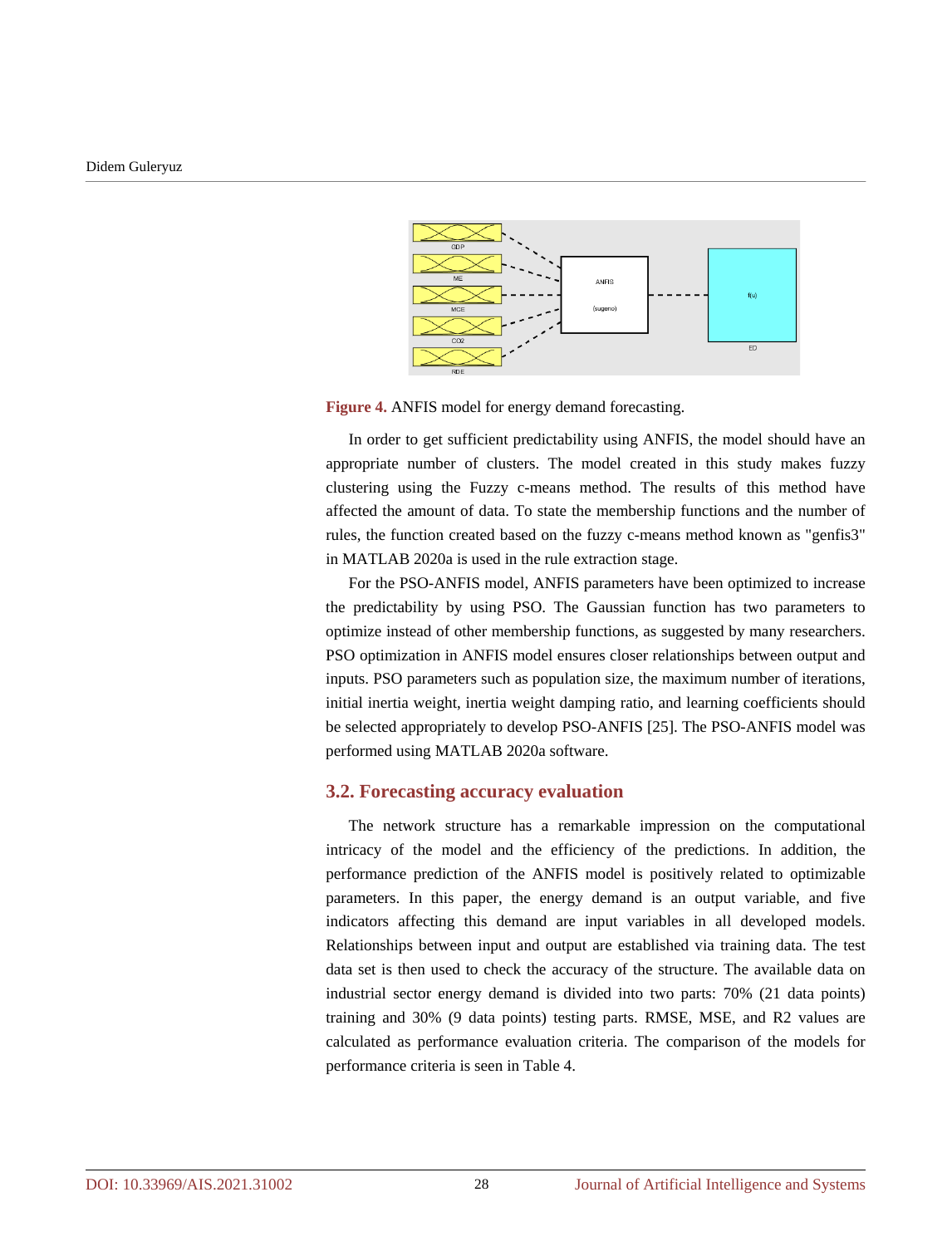| <b>Developed</b><br><b>Model</b> | <b>Training Phase</b> |             |                | <b>Testing Phase</b> |             |                |
|----------------------------------|-----------------------|-------------|----------------|----------------------|-------------|----------------|
|                                  | <b>MSE</b>            | <b>RMSE</b> | $\mathbb{R}^2$ | <b>MSE</b>           | <b>RMSE</b> | $\mathbf{R}^2$ |
| <b>ANFIS</b>                     | 0.000239              | 0.0155      | 0.9932         | 0.003500             | 0.0588      | 0.8776         |
| <b>MLR</b>                       | 0.000436              | 0.0209      | 0.9889         | 0.001670             | 0.0409      | 0.9181         |
| <b>PSO-ANFIS</b>                 | 0.000178              | 0.0134      | 0.9951         | 0.001172             | 0.03424     | 0.9423         |

**Table 4.** The comparison of the developed models

Table 4 shows that the PSO algorithm successfully enhances the performance of the ANFIS model. Since the values for the coefficient of the determination  $(R^2)$  are higher than the other two methods, this situation reinforces the model's reliability in terms of the estimation process. The graphics of the training and test analysis results are given in Fig. 5.

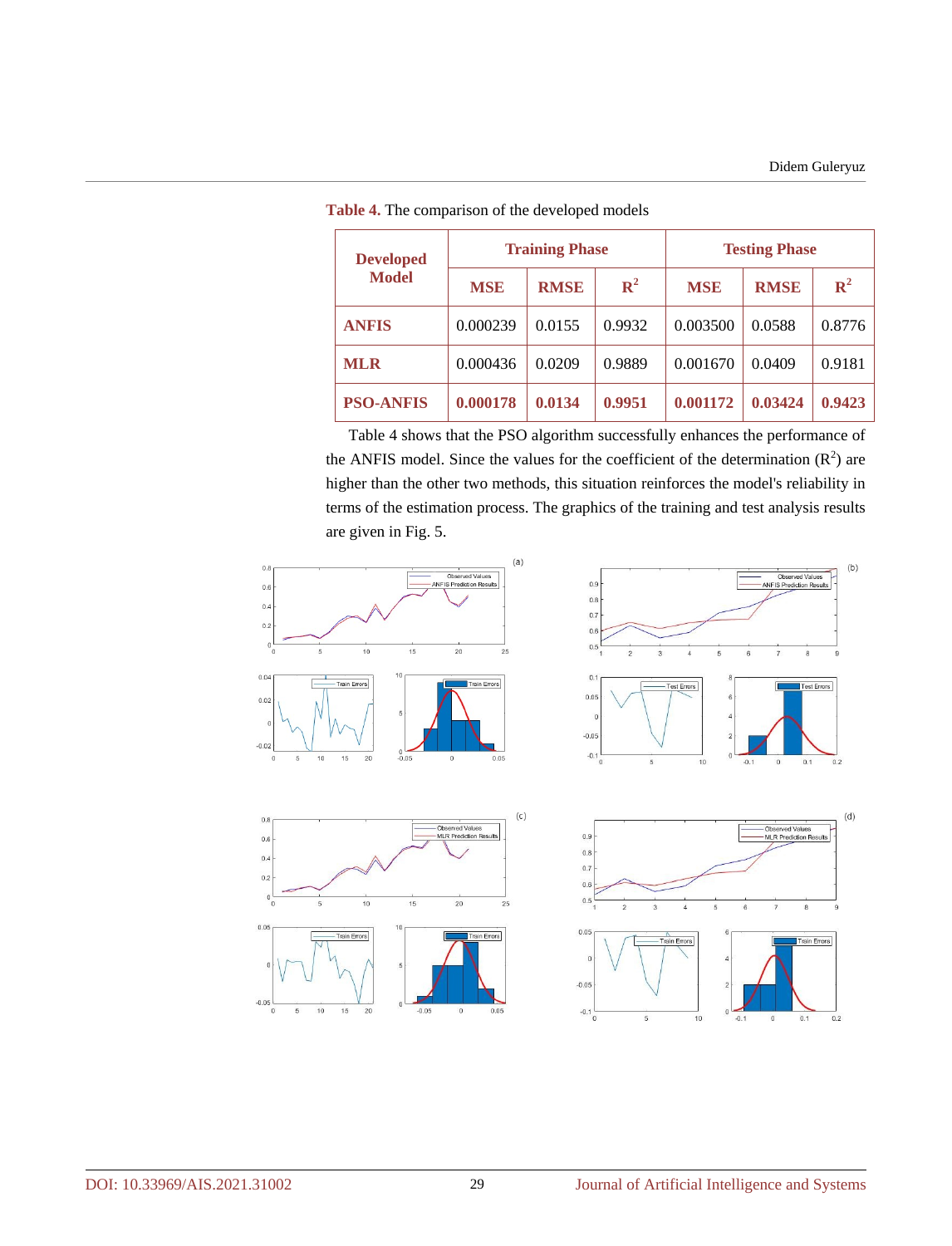

**Figure 5.** The training and test analysis results. ((a). ANFIS Training phase (b). ANFIS Testing phase (c). MLR Training phase (d). MLR Testing phase (e). PSO-ANFIS Training phase (f). PSO-ANFIS Testing phase)

The coefficient of determination  $(R^2)$  value of PSO-ANFIS was more significant than the ANFIS and MLR for estimation, which is found as 0.9951, 0.9932, and 0.9889 for the testing phase, 0.9423, 0.8776, 0.9181 for the testing phase, respectively. As shown in Fig. 6, to get a predictive success, the actual values were graphed against predicted values, and  $R^2$  values were calculated.





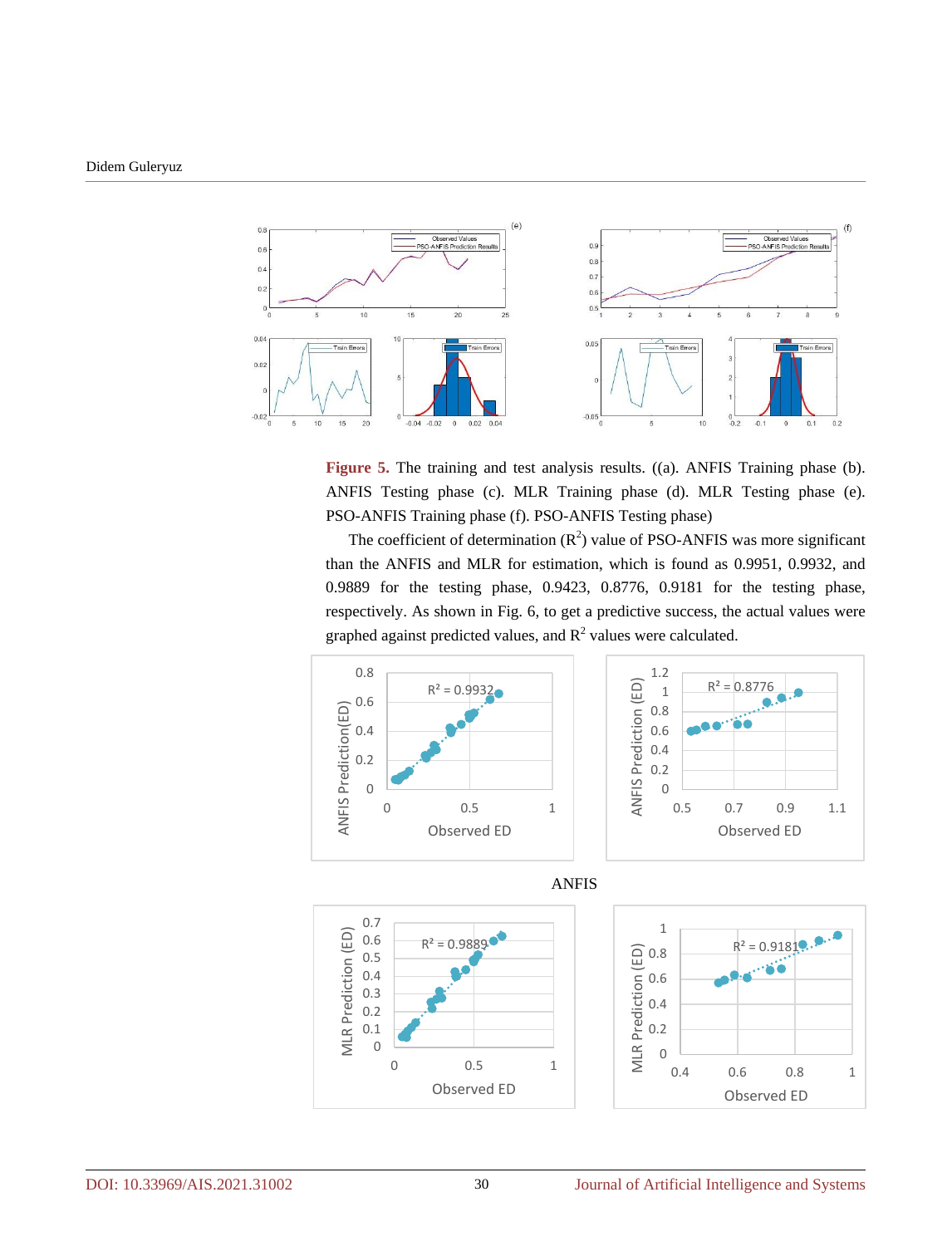

PSO-ANFIS

Figure **6.** The coefficient of the determination values.

#### **4. Conclusions and Recommendations**

As energy is vital to societies' safety and well-being, determining energy demand has become an important research topic, lately. Among economic theories, estimating energy consumption has an important place in energy planning since energy is one of the most critical industrial production resources. The supply and demand for energy should be planned in the long term for sustainable development. Accurate estimates can help decision-makers know the volume and trend of energy consumption. In this paper, a prediction model is designed to enlighten the factors affecting industrial sector energy consumption. The models are applied with artificial intelligence tools such as ANFIS, PSO-ANFIS, and a traditional tool as MLR. It has been observed that the industrial energy demand, which varies depending on different economic and social parameters, has been estimated by the PSO-ANFIS method accurately. Decision-makers can use these results as a source for future sectoral energy plans. In future studies, the ANFIS can be combined with other heuristic optimization algorithms, and hybrid models can be compared with classical econometric models and machine learning methods.

## **References**

- [1] IEA. IEA World Energy Report 2005. https://www.iea.org.
- [2] IEA. IEA World Energy Balances 2020. https://www.iea.org/subscribe-to-data-services/world-energy-balance s-and-statistics.
- [3] Bayramoğlu T, Pabuçcu H, Çelebi Boz F, Türkiye İçin Anfıs Modeli İle Birincil Enerji Talep Tahmini. Ege Akad Bakis (Ege Acad Rev 2017;17:431–46. https://doi.org/10.21121/eab.2017328408.
- [4] Barak S, Sadegh SS. Forecasting energy consumption using ensemble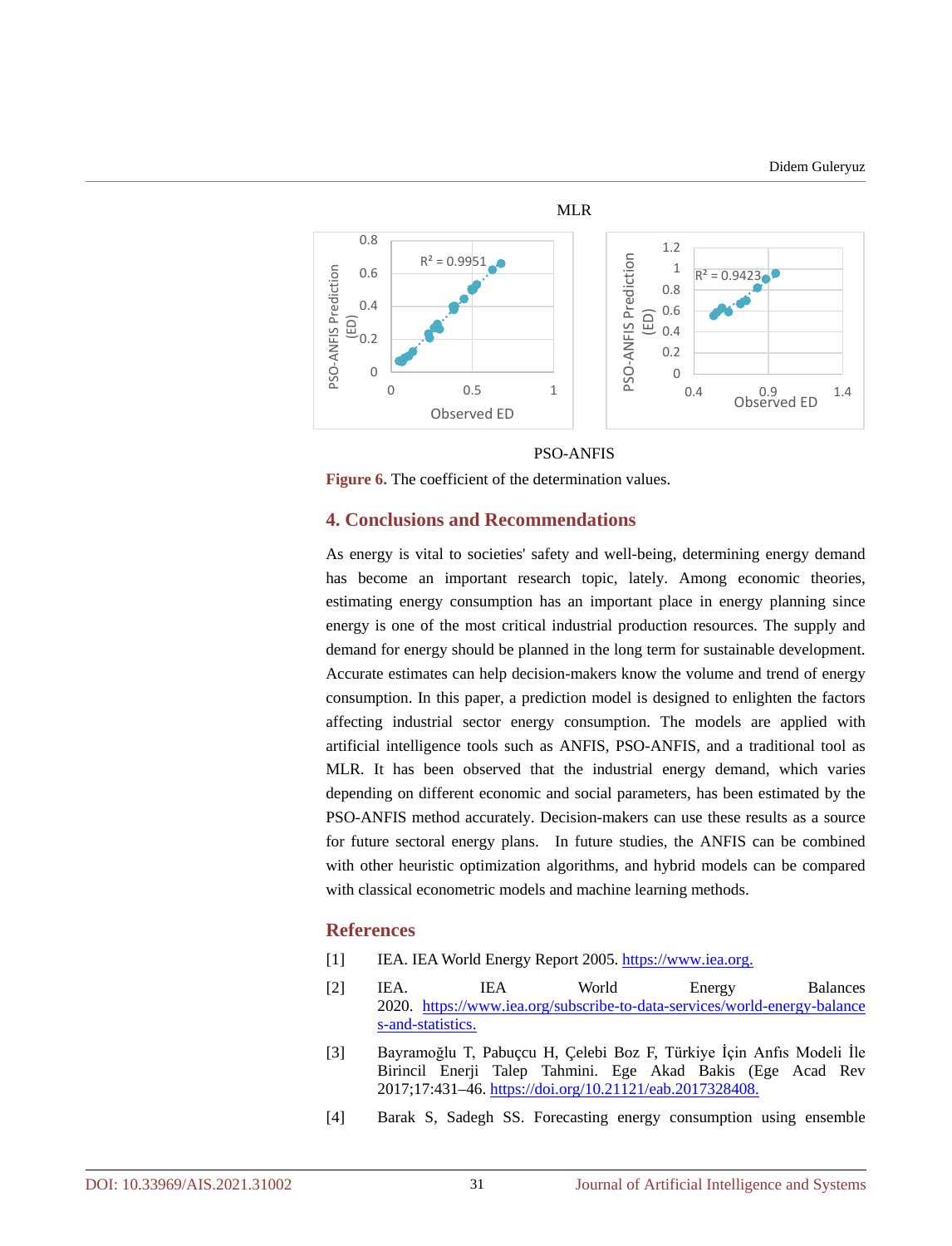ARIMA-ANFIS hybrid algorithm. Int J Electr Power Energy Syst 2016;82:92–104. https://doi.org/10.1016/j.ijepes.2016.03.012.

- [5] Jawad M, Nadeem MSA, Shim SO, Khan IR, Shaheen A, Habib N, et al. Machine Learning Based Cost Effective Electricity Load Forecasting Model<br>Using Correlated Meteorological Parameters. IEEE Access Using Correlated Meteorological Parameters. IEEE Access 2020;8:146847–64. https://doi.org/10.1109/ACCESS.2020.3014086.
- [6] Karaaslan A, Gezen M. Forecasting of Turkey's sectoral energy demand by using fuzzy grey regression model. Int J Energy Econ Policy 2017;7:67–77.
- [7] Adedeji P, Madushele N, Akinlabi S. Adaptive Neuro-fuzzy Inference System (ANFIS) for a multi-campus institution energy consumption forecast in South Africa. Proc Int Conf Ind Eng Oper Manag 2018;2018:950–8.
- [8] Yayar R, Hekim M, Yılmaz V, Bakırcı F. A comparison of ANFIS and ARIMA techniques in the forecasting of electric energy consumption of Tokat province in Turkey. J Econ Soc Stud 2011;1:87–112. https://doi.org/10.14706/jecoss11124.
- [9] Akay D, Atak M. Grey prediction with rolling mechanism for electricity demand forecasting of Turkey. Energy 2007;32:1670–5. https://doi.org/10.1016/j.energy.2006.11.014.
- [10] Demirci E. Anfis İle Doğalgaz Talep Tahmini; Türkiye Örneği. Int J Soc Sci Acad 2020.
- [11] Yang Y, Chen Y, Wang Y, Li C, Li L. Modelling a combined method based on ANFIS and neural network improved by DE algorithm: A case study for short-term electricity demand forecasting. Appl Soft Comput J 2016;49:663–75. https://doi.org/10.1016/j.asoc.2016.07.053.
- [12] Ahmad AS, Hassan MY, Abdullah MP, Rahman HA, Hussin F, Abdullah H, et al. A review on applications of ANN and SVM for building electrical energy consumption forecasting. Renew Sustain Energy Rev 2014;33:102–9. https://doi.org/10.1016/j.rser.2014.01.069.
- [13] Vinagre E, Pinto T, Ramos S, Vale Z, Corchado JM. Electrical Energy Consumption Forecast Using Support Vector Machines. Proc - Int Work Database Expert Syst Appl DEXA 2017:171–5. https://doi.org/10.1109/DEXA.2016.046.
- [14] Kasule A, Ayan K. Using PSO and Genetic algorithms to optimize ANFIS model for forecasting Uganda's net electricity consumption. Sak Univ J Sci 2020:324–37. https://doi.org/10.16984/saufenbilder.629553.
- [15] Aghay SH, Fallahpour A, Selvaraj J, Rahim NA. Long-term electrical energy consumption formulating and forecasting via optimized gene expression programming. Energy 2017;126:144–64. https://doi.org/10.1016/j.energy.2017.03.009.
- [16] Huang Y, Yang L, Gao C, Jiang Y, Dong Y. A novel prediction approach for short-term renewable energy consumption in china based on improved gaussian process regression. Energies 2019;12:1–17. https://doi.org/10.3390/en12214181.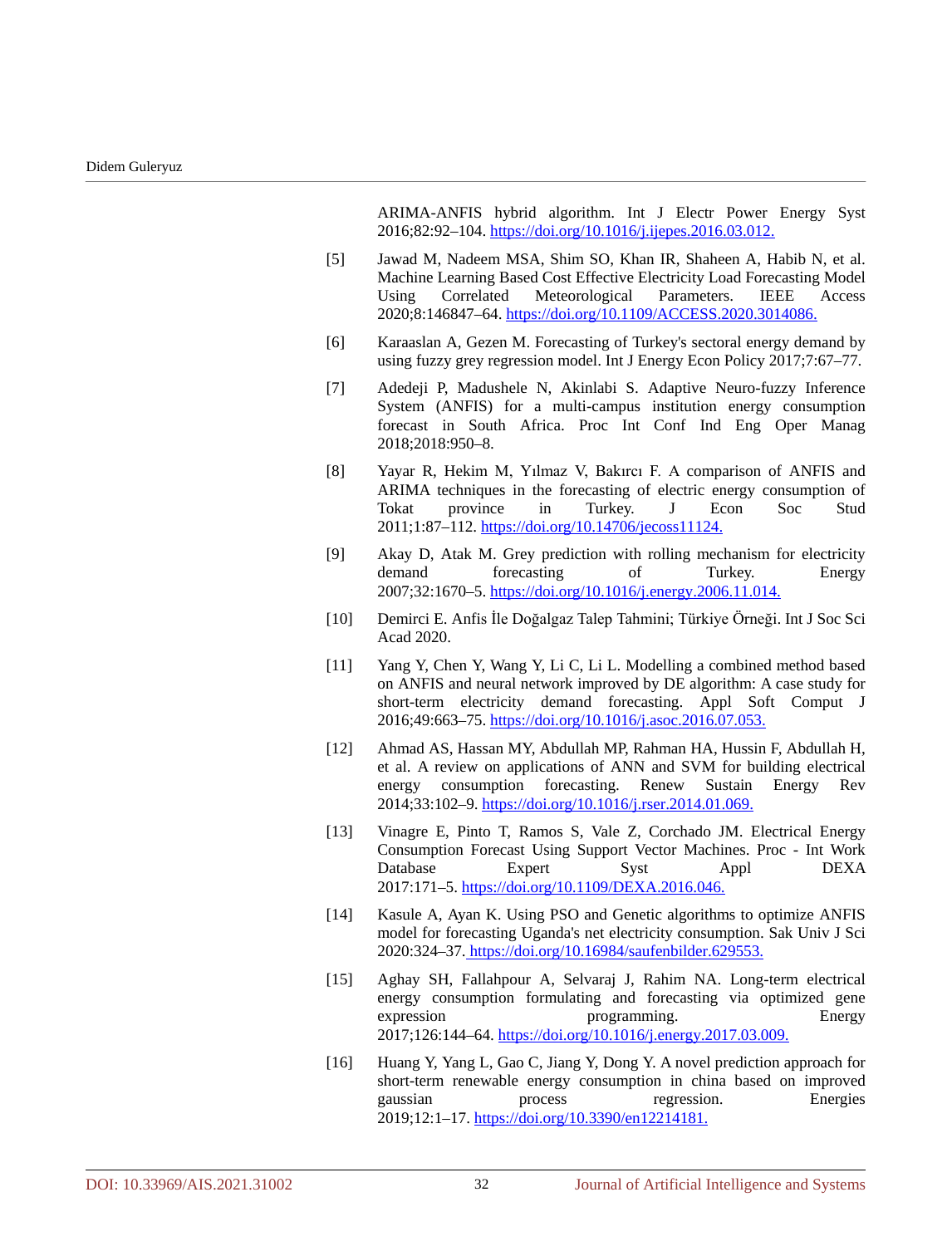- [17] Beyca OF, Ervural BC, Tatoglu E, Ozuyar PG, Zaim S. Using machine learning tools for forecasting natural gas consumption in the province of Istanbul. Energy Econ 2019;80:937–49. https://doi.org/10.1016/j.eneco.2019.03.006.
- [18] Liu X, Moreno B, García AS. A grey neural network and input-output combined forecasting model. Primary energy consumption forecasts in Spanish economic sectors. Energy 2016;115:1042–54. https://doi.org/10.1016/j.energy.2016.09.017.
- [19] Alcaraz C, Villalvazo S. The effect of natural gas shortages on the Mexican economy. Energy Economy. Energy Economy. 2017;66:147–53. https://doi.org/10.1016/j.eneco.2017.06.006.
- [20] Shaikh F, Ji Q. Forecasting natural gas demand in China: Logistic modelling analysis. Int J Electr Power Energy Syst 2016;77:25–32. https://doi.org/10.1016/j.ijepes.2015.11.013.
- [21] Naji S, Shamshirband S, Basser H, Alengaram UJ, Jumaat MZ, Amirmojahedi M. Soft computing methodologies for estimation of energy consumption in buildings with different envelope parameters. Energy Effic 2016;9:435–53. https://doi.org/10.1007/s12053-015-9373-z.
- [22] Azadeh A, Asadzadeh SM, Ghanbari A. An adaptive network-based fuzzy inference system for short-term natural gas demand estimation: Uncertain and complex environments. Energy Policy 2010;38:1529–36. https://doi.org/10.1016/j.enpol.2009.11.036.
- [23] Hamzaçebi C. Forecasting of Turkey's net electricity energy consumption on sectoral bases. Energy Policy 2007;35:2009–16. https://doi.org/10.1016/j.enpol.2006.03.014.
- [24] Moayedi H, Raftari M, Sharifi A, Jusoh WAW, Rashid ASA. Optimization of ANFIS with GA and PSO estimating α ratio in driven piles. Eng Comput 2020;36:227–38. https://doi.org/10.1007/s00366-018-00694-w.
- [25] Basser H, Karami H, Shamshirband S, Akib S, Amirmojahedi M, Ahmad R, et al. Hybrid ANFIS-PSO approach for predicting optimum parameters of a protective spur dike. Appl Soft Comput J 2015;30:642–9. https://doi.org/10.1016/j.asoc.2015.02.011.
- [26] Shamshirband S, Hadipoor M, Baghban A, Mosavi A, Bukor J, Várkonyi-Kóczy AR. Developing an ANFIS-PSO model to predict mercury emissions in combustion flue gases. Mathematics 2019;7:1–16. https://doi.org/10.3390/math7100965.
- [27] Pousinho HMI, Mendes VMF, Catalão JPS. A hybrid pso-anfis approach for short-term wind power prediction in Portugal. Energy Convers Manag 2011;52:397–402. https://doi.org/10.1016/j.enconman.2010.07.015.
- [28] Kouziokas GN. A new W-SVM kernel combining PSO-neural network transformed vector and Bayesian optimized SVM in GDP forecasting. Eng Appl Artif Artif Intell 2020;92:103650. https://doi.org/10.1016/j.engappai.2020.103650.
- [29] Hamit-Haggar M. Greenhouse gas emissions, energy consumption and